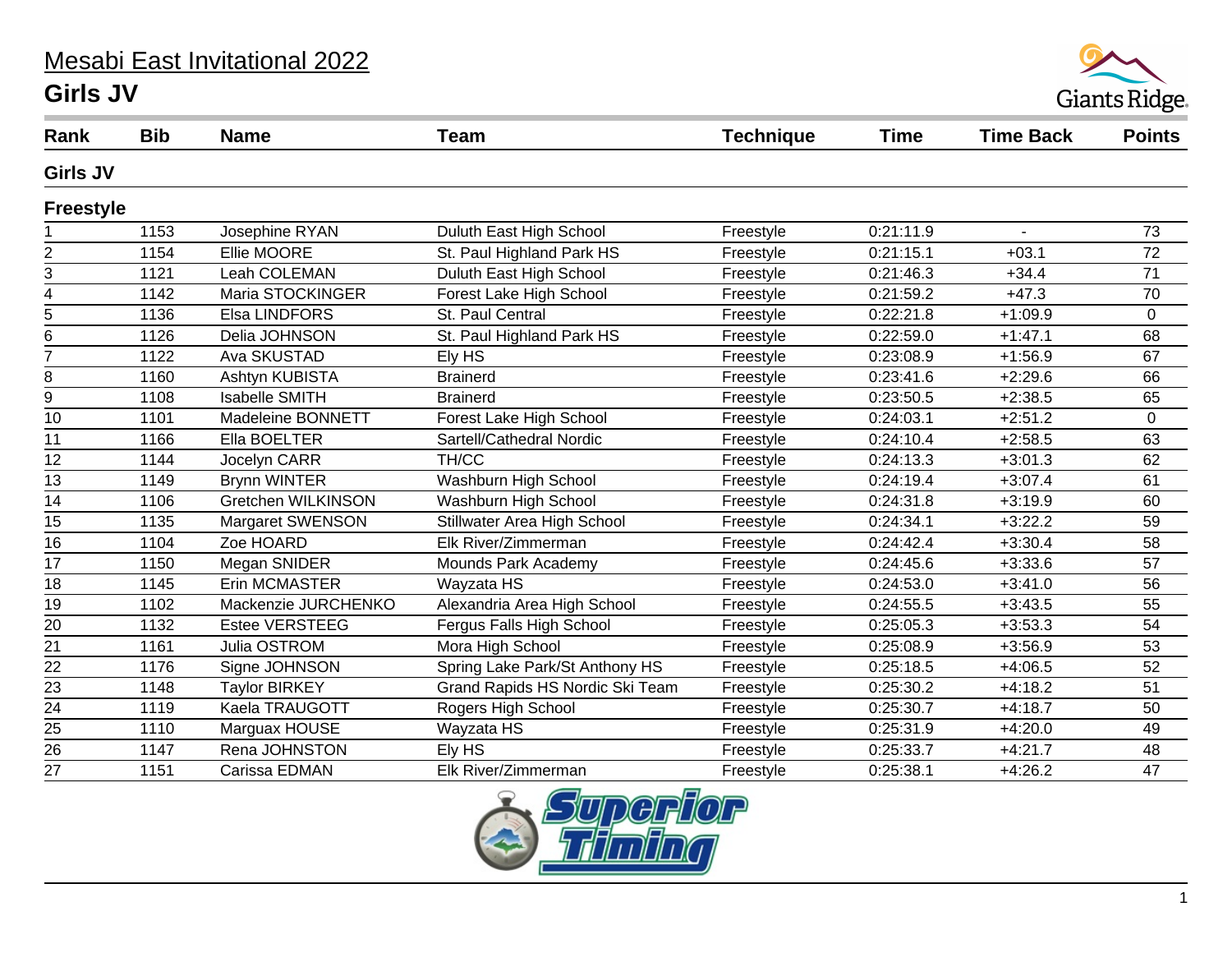## Mesabi East Invitational 2022 **Girls JV**



| Rank            | <b>Bib</b> | <b>Name</b>               | <b>Team</b>                       | <b>Technique</b> | Time      | <b>Time Back</b> | <b>Points</b>   |
|-----------------|------------|---------------------------|-----------------------------------|------------------|-----------|------------------|-----------------|
| 28              | 1120       | <b>Emily WALTERS</b>      | Grand Rapids HS Nordic Ski Team   | Freestyle        | 0:25:45.1 | $+4:33.1$        | 46              |
| 29              | 1113       | Chloe PESEK               | Moorhead High School              | Freestyle        | 0:25:57.1 | $+4:45.1$        | 45              |
| $\overline{30}$ | 1129       | Modesty MANION            | St. Louis Park High School        | Freestyle        | 0:26:06.7 | $+4:54.7$        | 44              |
| $\overline{31}$ | 1158       | Amelia LUCKEN             | Alexandria Area High School       | Freestyle        | 0:26:12.8 | $+5:00.8$        | $\pmb{0}$       |
| $\overline{32}$ | 1134       | <b>Madison ANDREWS</b>    | Minnetonka High School            | Freestyle        | 0:26:13.1 | $+5:01.1$        | 42              |
| $\overline{33}$ | 1159       | <b>Heidi STOFFREGEN</b>   | Stillwater Area High School       | Freestyle        | 0:26:18.9 | $+5:06.9$        | 41              |
| $\overline{34}$ | 1138       | Bethany FINNEGAN          | Winona HS Nordic Ski Team         | Freestyle        | 0:26:31.4 | $+5:19.5$        | 40              |
| 35              | 1115       | Teagan O'KEEFE            | Mounds Park Academy               | Freestyle        | 0:26:37.5 | $+5:25.5$        | 39              |
| $\overline{36}$ | 1133       | Olivia TEICHROEW          | Winona HS Nordic Ski Team         | Freestyle        | 0:26:37.5 | $+5:25.6$        | 38              |
| $\overline{37}$ | 1155       | Izzy KUPITZ               | Moorhead High School              | Freestyle        | 0:26:40.2 | $+5:28.2$        | 37              |
| 38              | 1111       | Madeline FRANCOIS         | Sartell/Cathedral Nordic          | Freestyle        | 0:26:52.6 | $+5:40.6$        | 36              |
| 39              | 1182       | <b>Tirzah SCHULTZ</b>     | Mora High School                  | Freestyle        | 0:27:03.4 | $+5:51.5$        | 35              |
| 40              | 1146       | <b>Bellajulia MARETTE</b> | Minnetonka High School            | Freestyle        | 0:27:04.3 | $+5:52.3$        | 34              |
| 41              | 1179       | Mary PETERSON             | Elk River/Zimmerman               | Freestyle        | 0:27:09.8 | $+5:57.8$        |                 |
| $\overline{42}$ | 1117       | <b>Hazel CARDA</b>        | Mora High School                  | Freestyle        | 0:27:13.3 | $+6:01.3$        |                 |
| 43              | 1162       | Olivia SWANSON            | Fergus Falls High School          | Freestyle        | 0:27:37.8 | $+6:25.8$        | 31              |
| $\overline{44}$ | 1164       | Ada GUETSCHOW             | St. Paul Central                  | Freestyle        | 0:27:39.6 | $+6:27.7$        | 30              |
| 45              | 1103       | <b>Violet SWISHER</b>     | Little Falls High School          | Freestyle        | 0:28:05.5 | $+6:53.5$        | 29              |
| $\frac{1}{46}$  | 1118       | <b>Molly MATETICH</b>     | Bemidji High School               | Freestyle        | 0:28:06.1 | $+6:54.1$        | 28              |
| 47              | 1123       | Emma CROOKS               | TH/CC                             | Freestyle        | 0:28:14.4 | $+7:02.4$        | 27              |
| $\overline{48}$ | 1130       | Aspen BERG                | Cloquet-Esko-Carlton              | Freestyle        | 0:28:19.8 | $+7:07.8$        | 26              |
| $\overline{49}$ | 1131       | Kaci ROEBER               | Maple Grove Senior High           | Freestyle        | 0:28:25.0 | $+7:13.0$        | 25              |
| $\overline{50}$ | 1140       | Maya SURVE                | Mounds View                       | Freestyle        | 0:28:26.8 | $+7:14.9$        | 24              |
| 51              | 1100       | <b>Elinor ROGERS</b>      | Roseville Area High School Nordic | Freestyle        | 0:28:27.5 | $+7:15.5$        | 23              |
| $\overline{52}$ | 1114       | Klara DEVRIES             | Mesabi East Area Nordic Ski Team  | Freestyle        | 0:28:51.1 | $+7:39.1$        | 22              |
| 53              | 1174       | Teagan GILLARD            | Spring Lake Park/St Anthony HS    | Freestyle        | 0:29:16.9 | $+8:04.9$        | 21              |
| $\overline{54}$ | 1141       | Josie NICHOLS             | <b>Duluth Denfeld</b>             | Freestyle        | 0:29:38.0 | $+8:26.1$        | $\overline{20}$ |
| 55              | 1163       | <b>Alish FITZPATRICK</b>  | St. Louis Park High School        | Freestyle        | 0:29:49.4 | $+8:37.5$        | 19              |
| $\overline{56}$ | 1127       | Kenna KAREL               | Mounds View                       | Freestyle        | 0:29:54.0 | $+8:42.0$        | 18              |
| 57              | 1171       | <b>Bria PENG</b>          | Math & Science Academy            | Freestyle        | 0:30:01.4 | $+8:49.5$        | 17              |